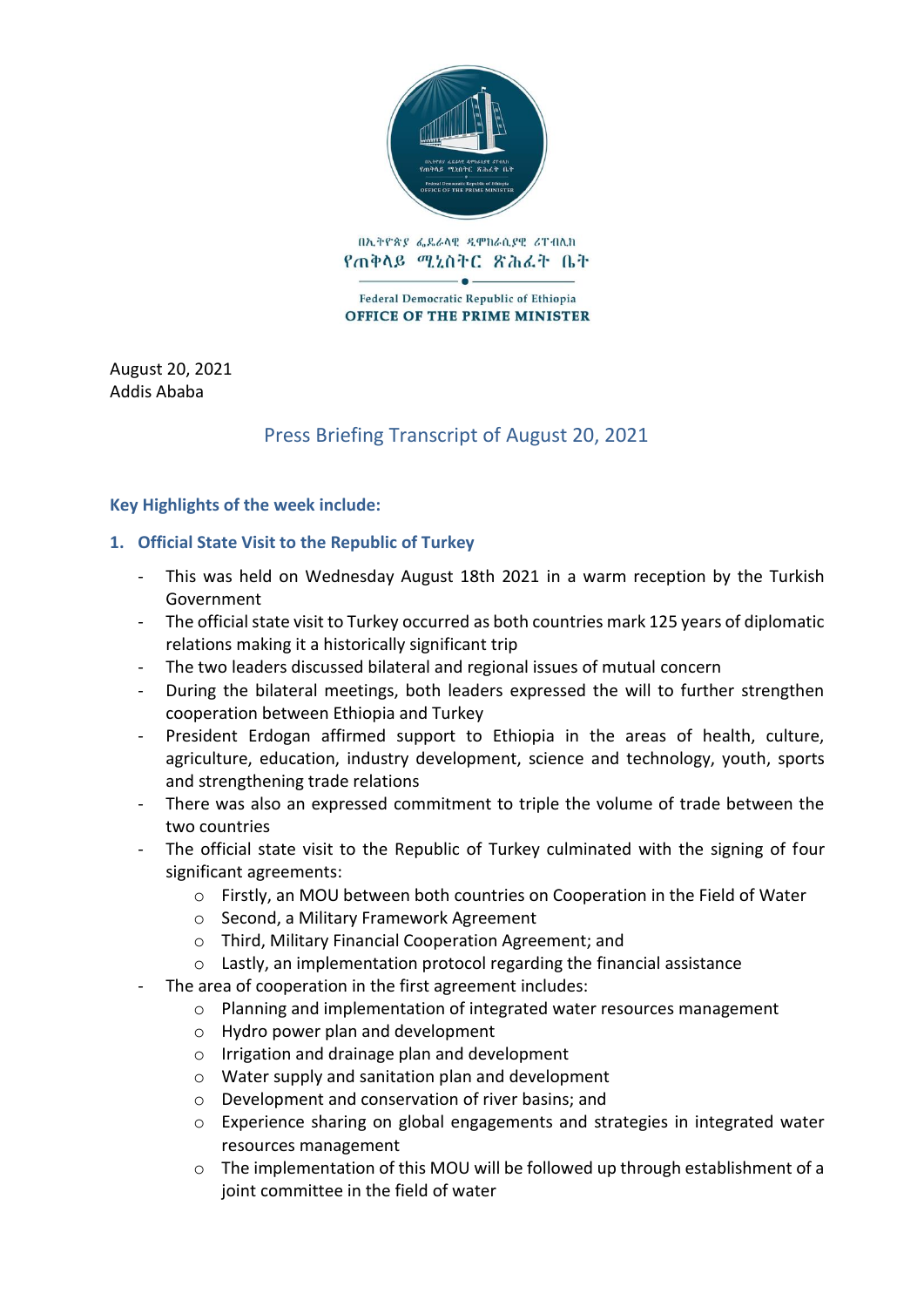- Cooperation in the Military Framework Agreement includes capacity building, military cooperation, military medical health and services, etc.
- The official state visit to Turkey can be overall described as fruitful in further strengthening cooperation between the two countries.

### **2. Humanitarian Activity Update in the North of the Country**

- As of yesterday August 19, 2021, the number of humanitarian trucks that have arrived in Mekelle has reached 318 trucks
- The more than 300,000 displaced people in the Amhara and Afar regions due to TPLF's aggressions have been receiving humanitarian assistance through the Government of Ethiopia and WFP.
- In addition, a Regional Emergency coordination centre has been established to facilitate movement of trucks along Afar routes to Tigray, and also to coordinate emergency assistance to displaced people.
- The Regional Emergency Coordination centre set up in Semera comprises federal institutions/ regional counterparts and partners WFP and UNOCHA

## **3. Continued aggressions by TPLF in the Amhara Region**

- The terrorist group has continued terrorizing civilian communities in the Amhara region; looting properties, destroying hospitals, health centres and other infrastructure on its destructive path
- The terrorist TPLF group is attacking farming communities, threatening them with death if they don't indicate to them access routes; assassinating those that forcibly show them routes after they reached their destinations; abducting male and female youth
- The terrorist group has decimated the small rural farming community of Agamsa in Qobo
- In Debre Tabor, **in** the terrorist group's failed attempts to enter the town, they undertook indiscriminate shelling on hospitals and civilian homes, killing an entire family in their indiscriminate shelling

### **4. Terrorist threat in the Horn**

- What we have witnessed in the past weeks through TPLFs explicit actions, alliances and rhetoric is that the terrorist group's aims are destruction and escalating instability;
- **This ultimate goal** and its ambitions clearly surpass the goal of securing humanitarian assistance.
- It is now sacrificing an entire generation of Tigrayan youth in its destructive and futile terror ambitions and holding our people in the Tigray region hostage for its destructive aims
- Its international propaganda arm continues to fabricate and disseminate distorted facts and undertake targeted defamation of government officials
- According to the Federal Intelligence and Security Task Force, agents of the terrorist group in Addis Ababa and other cities have been caught attempting to undertake widespread economic scams through coordinating illicit financial flows, illegal fund raising and logistical arrangement in support of these groups